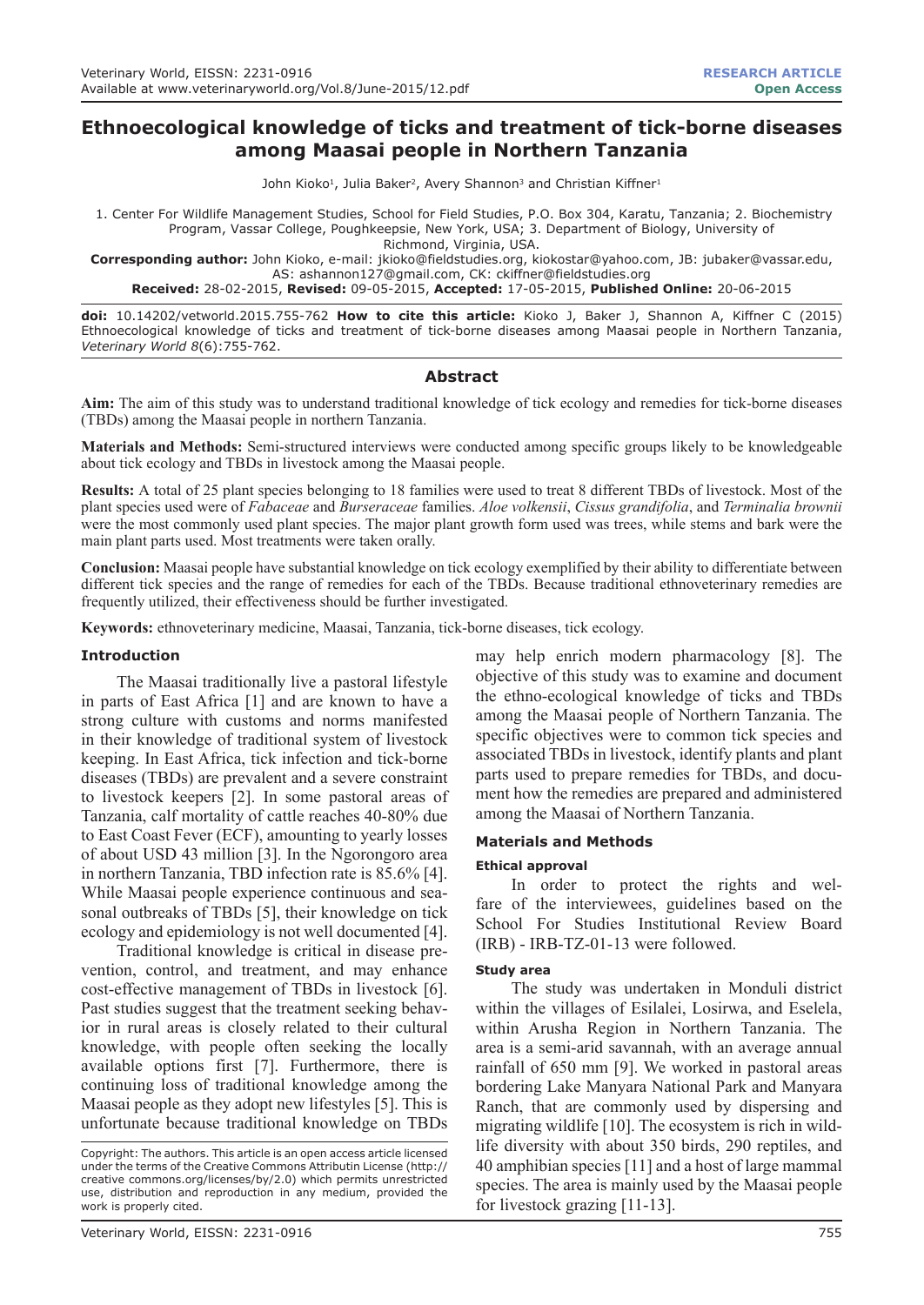## **Sampling procedure**

Interviewees were selected based on a purposive sampling procedure [14]. Twenty three livestock keepers likely to be knowledgeable in tick ecology, and TBDs were identified by asking elders in each village. These included 15 men, 5 women, and 3 individuals known to specialize in traditional veterinary medicine. A livestock veterinarian of the Maasai tribe was consulted so as to corroborate some of the information, e.g., the English names for specific TBDs and names of tick species. Among these groups, semi-structured [15] and informal interviews [16], were undertaken within a period of 10 days.

Authors 2 and 3 conducted the interviews assisted by a translator well versed in English and Maasai (*maa*) language. The interviewees were shown pictures of ticks [17] and requested to give the *maa* tick species name and associated disease known to be transmitted by that tick species. Other information collected during the interview included: the preferred habitat of each tick species, tick species-specific attachment sites, seasonal occurrence, and the main host species affected. In addition, we asked about details on possible treatment methods. We asked what kind of plant and other parts/products were used, how the medication was prepared and applied, and how available and effective the treatments were. Plant walks in the villages were undertaken for 2 days to collect and identify the plants used for TBD treatment. A Likert scale rating [18], where  $(1 = \text{common } 2 = \text{rel-}$ atively common [required searching in the village]  $3$  = rare [rare in the area and has to be sought far]) was used to characterize the availability of each plant. The perceived tick remedy effectiveness was classified as:  $1 =$  rarely effective,  $2 =$  moderately effective,  $3 =$  very effective.

## **Statistical analysis**

A checklist of plant species used for TBD remedies was generated and taxonomic classification undertaken [19]. A Chi-square goodness of fit test was used to determine differences in perceived level of effectiveness and species availability for treatment of TBDs.

## **Results**

#### **Traditional knowledge on tick ecology among the Maasai**

A total of 4 common *maa* names were used to describe six species of ticks found in the area. Ticks

were said to prefer shaded areas, grass tops, and bark crevices and were said to be most abundant in the dry season. The local tick control methods mentioned included pasture burning (5%), hand picking (15%), topical application of kerosene (70%), and cow dung to remove ticks (10%). However, pasture burning (5%) was said to be practiced in limited cases as it reduces the available grazing land (Table-1). All interviewees relied on the use of acaricides for tick control.

Eight different diseases associated with ticks were noted. Their *maa* names were given as Anaplasmosis (*Oltikana oirobi*), ECF (*Oltikana oirowa*), sweating sickness (*Oltikana Looholo*), heartwater (*Ormilo*), corridor disease (*Engeeya Osero*), red water (*Olodokulak*), lumpy skin disease (LSD) (*Ormoko*), and Brucellosis (*Orkibiroto*). When asked about the vector for each of the TBDs, Anaplasmosis (62%), ECF (56%), Sweating Sickness (50%), and heartwater (22%) were highly associated with ticks. Corridor disease (18%), Babesiosis (red water) (9%), LSD (5%), and Brucellosis (5%) were rarely associated with ticks (Table-2).

When asked about the specific tick species that transmitted the pathogens causing each TBD disease, Brucellosis (100%), LSD (100%), and anaplasmosis (86%) were highly associated with the known tick vector (Table-2). None of the respondents knew the tick species that transmitted the pathogens causing corridor and red water diseases. Other agents believed to cause TBDs included new grass, insects, birds such as oxpeckers, dirty water, and other diseases.

## **Important medicinal plants for treatment of TBD**

The interviewees reported 25 plant species, from 18 families and 21 genera to be used to treat the 8 different TBDs. The most common plant families used were *Fabaceae* (25%) and *Burseraceae* (8%). Most of the treatments (60%) were from trees, compared to shrubs  $(28%)$  and herbs  $(12%)$ . Stems  $(33%)$  and bark (29%) were the most used plant parts when compared to leaves  $(16\%)$  and roots  $(14\%)$ , fruits  $(14\%)$ , sap  $(2\%)$ , and branches  $(2\%)$ . Most of the plants were said to be readily available locally or in the nearby foothills, however, some of the herbs were only available during the rainy season. The most important plant reported to be used was *Aloe volkensii*, and was used to treat 6 of the 8 TBDs (Table-3). The next most important plants were *Cissus grandifolia* and

**Table-1:** Ecological knowledge of ticks among the Maasai in Northern Tanzania.

| <b>Tick species</b>                                                                   | <b>English tick</b><br>name                             | <b>Local tick</b><br>name | <b>Preferred</b><br>habitat         | <b>Observed</b><br>attachment site                                | Main          | Animal<br>season affected |
|---------------------------------------------------------------------------------------|---------------------------------------------------------|---------------------------|-------------------------------------|-------------------------------------------------------------------|---------------|---------------------------|
| Amblyomma variegatum;<br>Hyalomma truncatum                                           | Bont tick; bont- Armaheripus<br>legged tick             |                           | Under trees,<br>under grass         | Anus, groin,<br>dewlap, udders                                    | Drv<br>season | Cattle,<br>goat, sheep    |
| Rhipicephalus decoloratus                                                             | Blue tick                                               | Endenuri/<br>Armaherikima | Top of tall grass,                  | Anus, ears, eyes<br>top of short grass (softer skin areas) season | Drv           | Cattle, goat              |
| Rhipicephalus appendiculatus;<br>Rhipicephalus spp.;<br>Rhipicephalus evertsi evertsi | Brown tick; red Armaheriodo<br>tick; red-legged<br>tick |                           | Top of tall grass,<br>bark of trees | Anus, base of tail, Dry<br>dewlap                                 | season        | Cattle,<br>goat, sheep    |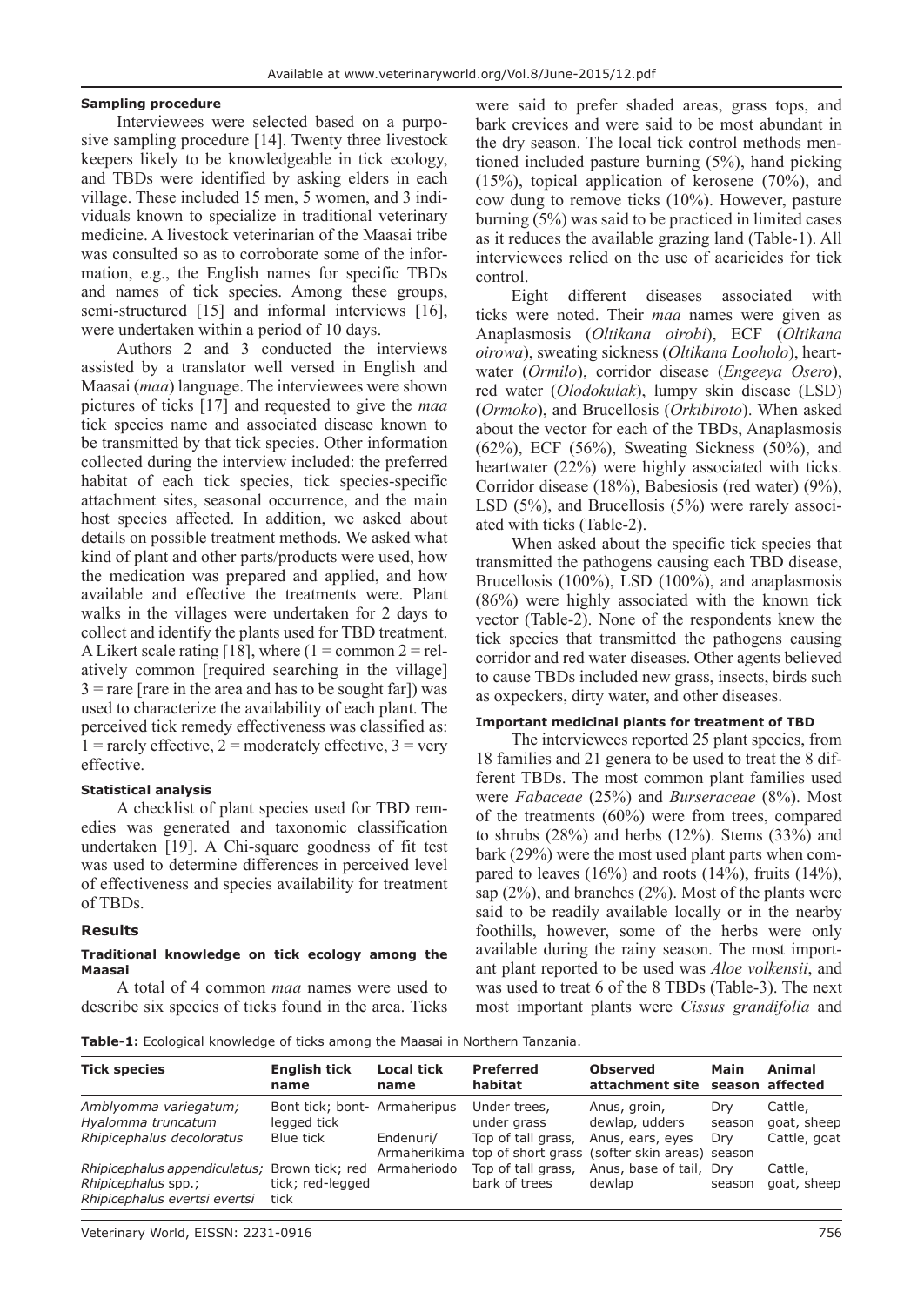*Terminalia brownii*, which were used to treat 4 of the 8 TBDs investigated.

#### **Mode of remedy preparation, form of use, dosage, and effectiveness**

Fifty-nine different treatments for TBDs were mentioned. There were 8 treatments for Anaplasmosis, 5 for Brucellosis, 6 for corridor disease, 9 for ECF, 5 for heartwater, 14 for LSD, 8 for red water, and 4 for sweating sickness (Tables-3 and 4). The majority of treatments were prepared in the form of a solution  $(64%)$ , and topical pastes  $(12%)$ , topical ointments  $(10\%)$ , pounds  $(10\%)$ , and smoke inhalation  $(5\%)$ . Most medicines were administered orally (68%), topically 24% or through injection into the skin or nasal cavity (8%) (Figure-1). In most cases, the treatments were said to be mostly (59.4%) moderately effective, compared to 17.9% effective and 22.7% very effective  $(\chi^2=30, df=2, p<0.001)$ . The dominant animal products used were sheep fat, cattle dung, and cattle ghee. Termite soil, engine oil, salt, and sugar were also used (Table-3). A hot iron was commonly used to burn lesions from LSDs.

## **Discussion**

#### **Traditional knowledge on tick ecology among the Maasai**

Of the 60 different tick species found in Tanzania, only 4 of them are known vectors for TBDs among Maasai livestock [4,20]. In this study, 6 different tick species were identified and had three *maa* names. The tick naming is based on the tick's coloration. The brown, red, and red-legged ticks are referred to as *Armaheriodo*, the bont, and bont-legged ticks are both striped and are called *Armaheripus*. Similarly, the blue tick is referred to as *Endenuri* or *Armaherikima* because of its bluish gray coloration. The blue tick (*Boophilus decoloratus*) and the brown/red tick (*Rhipicephalus appendiculatus* and *Rhipicephalus* spp*.*), however, are sometimes confused [21]. The red-legged tick, *Rhipicephalus evertsi evertsi,* was said not to transmit any of the diseases although research suggests its is a vector for ECF [22]. Ticks were said to be more abundant in the dry season. Tick activity increases during the dry season and lulls in the wet months [22]. In addition, increase in TBD instances in the dry season could be due to compromised host immunity as food resources are limited and livestock condition is poor during this time [23]. Furthermore, during the dry season, when water and food are scarce, livestock usually travel further [24], and hence may be exposed more to ticks. Shade is essential in the heat of the dry season, which puts livestock at risk of contracting bont or bont-legged ticks that dwell in the shade or brown ticks that prefer to hide on the bark of trees [22,24]. Feeding site attachment of ticks on livestock could be related to mouth morphology. Both bont tick species have long mouthparts and prefer hairless, tougher skin areas, whereas the blue tick and brown ticks have short to medium mouthparts and attach to softer body parts [22]. However, niche segregation of East African ticks is not fully understood [25].

#### **Knowledge on TBD and tick control**

The traditional tick control methods included burning of old/long grass to kill ticks, applying fresh manure to attachment sites in order to suffocate ticks, hand picking of the ticks and burning them. Kerosene/



**Figure-1:** Route of administration for traditional tick-borne disease treatments by Maasai in Northern Tanzania.

| <b>Disease</b>        | <b>Tick vector</b><br>species (17)            | <b>Disease</b><br>association (%)<br>with ticks by<br>respondents | <b>Disease association</b><br>(%) with the known<br>vector tick species<br>by respondents | <b>Other reported causes of TBD</b>                                 |
|-----------------------|-----------------------------------------------|-------------------------------------------------------------------|-------------------------------------------------------------------------------------------|---------------------------------------------------------------------|
| Anaplasmosis          | Blue tick                                     | 62                                                                | 86                                                                                        | New grass, grass around rivers                                      |
| <b>Brucellosis</b>    | Blue tick, brown<br>ear tick, bont tick       | 5                                                                 | 100                                                                                       | Other diseases (anaplasmosis, ECF,<br>bovine pneumonia), starvation |
| Corridor<br>disease   | Brown ear tick                                | 18                                                                | 0                                                                                         | Wild animals, tsetse flies, grasses of<br>deep forest               |
| ECF                   | Brown ear tick                                | 56                                                                | 40                                                                                        | Green pastures, new grass                                           |
| Heartwater            | Bont tick                                     | 22                                                                | 40                                                                                        | Insect in brain, wild animals, sunlight                             |
| Lumpy skin<br>disease | Blue tick, brown<br>ear tick, bont tick       | 5                                                                 | 100                                                                                       | Red-billed oxpecker, wild animals,<br>the bush                      |
| Red water             | Blue tick                                     | 9                                                                 | 0                                                                                         | Dirty water, tsetse flies, olopito<br>grass, other livestock        |
| Sweating<br>sickness  | Bont-legged tick                              | 50                                                                | 33                                                                                        |                                                                     |
|                       | ECF=East Coast Fever, TBD=Tick borne diseases |                                                                   |                                                                                           |                                                                     |

**Table-2:** Perceived causes and tick associations with TBDs among Maasai in Northern.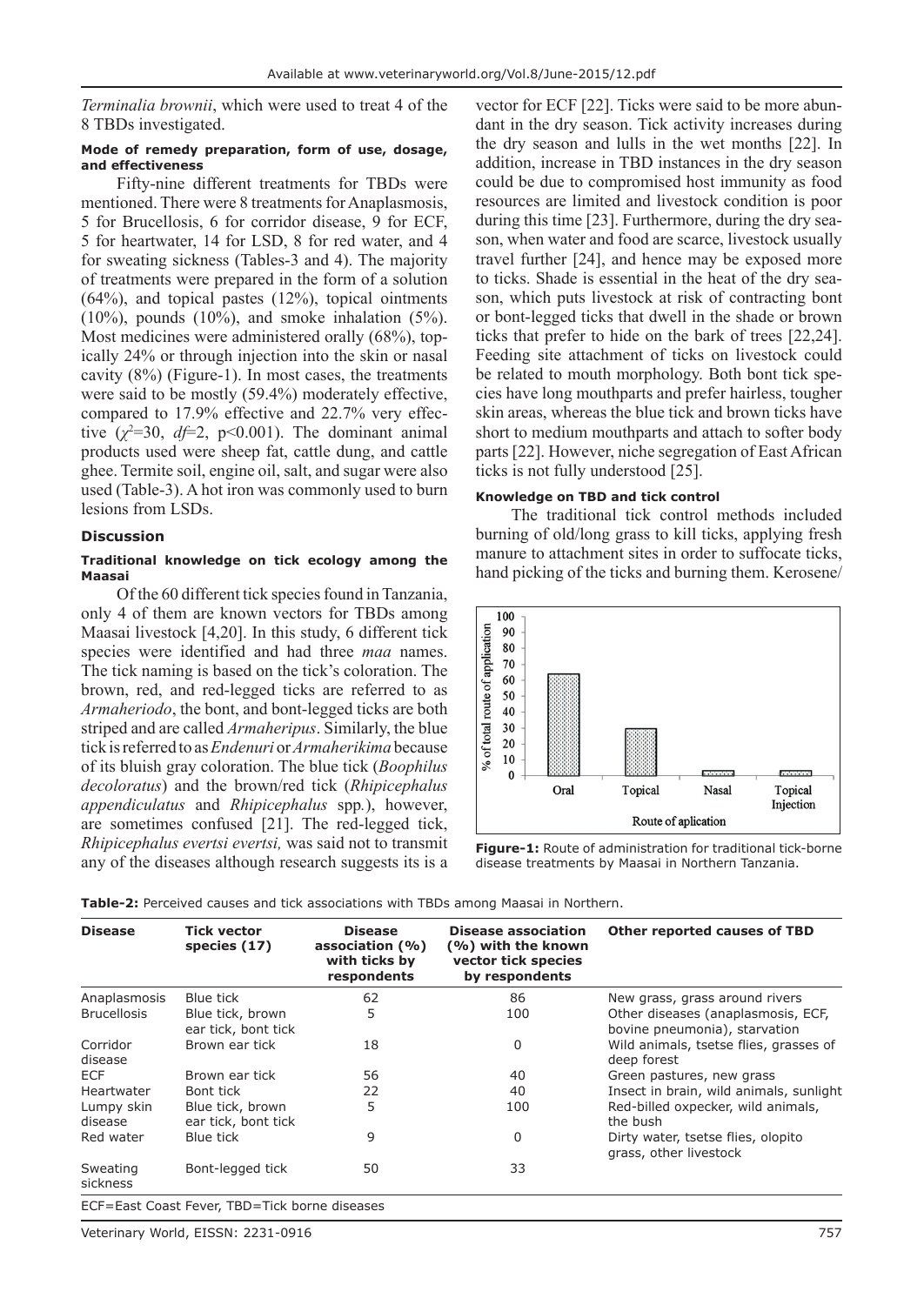|                     |                                            |                          | Table-3: TBD and associated plant species used for treatment by Maasai in Maasai in Northern Tanzania.                                        |
|---------------------|--------------------------------------------|--------------------------|-----------------------------------------------------------------------------------------------------------------------------------------------|
| <b>Disease</b>      | <b>Plant scientific</b><br>name            | Plant <i>maa</i><br>name | Parts used, preparation, dosage, and effectiveness                                                                                            |
| Anaplasmosis        | Cissus grandifolia                         | Endijai                  | Feed the animal a handful of pounded plant, 1 time $(x)/day$ ,<br>for 2-3 days                                                                |
|                     | Cissus grandifolia<br>Cissus grandifolia   | Endijai<br>Endijai       | Feed the animal a handful of pounded plant for 1 time $(x)/day$<br>Chop stalk and boil, cool, and feed to animal, $3 L$ , $1 \times$ /day for |
|                     | Cissus grandifolia                         | Endijai                  | 3 days<br>Mix plant stalk pound and soda ash, feed small handful to<br>animal 1x/day for 5 days, rarely effective                             |
|                     | Argemone mexicana                          | Olemoloko                | Pound stem, mix in soda ash with a little of water, feed to cow<br>$0.25$ kg/1×day for 3 days, very effective                                 |
|                     | Aloe vokensii                              | Osukuroi                 | Boil leaves and cool, give solution to animal, 1-4 L 1x/day for<br>2-5 days, moderately effective                                             |
|                     | Aloe vokensii                              | Osukuroi                 | Chop leaves and boil, add soda ash, cool, and feed solution to<br>animal, every effective                                                     |
|                     | Commiphora spp.                            | oldemwai                 | Squeeze out sap from stem and apply topically on the ticks,<br>very effective at removing tick                                                |
| <b>Brucellosis</b>  | Ficus sycomorous                           | Orng'aboli               | Boil bark and let the mix stay for 2 days, then feed the<br>solution to the animal 1 L/day                                                    |
|                     | Adansonia digitata                         | Olmasera                 | Boil bark and give solution to cattle, 350 mL, once, very<br>effective                                                                        |
|                     | Acacia drepanolobium                       | Eluai                    | Boil or soak bark, feed solution to animal, 1 L a day for<br>2-4 days, very effective                                                         |
|                     | Adansonia digitata and<br>Acacia nubica    | Olmasera and<br>Oldepe   | Boil together bark of both trees, give solution to animal<br>1 L 1×day for 3 days, very effective                                             |
| Corridor<br>disease | Cordia sinensis                            | Edorko                   | Chop and boil roots, give solution to animal, 2xdaily for<br>3 days, very effective                                                           |
|                     | Terminalia brownii                         | Orbukoi                  | Boil/soak bark, give solution to animal, rarely effective                                                                                     |
|                     | Lannea schweinfurthii                      | Orpadwa                  | Smash roots and collect the juice, feed to animal, 1xday for                                                                                  |
|                     | Aloe vokensii                              | Osukuroi                 | 3 days, moderately effective<br>Boil leaves, give solution to animal 1xday for 2-3 days,<br>volume based on body size, moderately effective   |
|                     | Aloe vokensii                              | Osukuroi                 | Chop leaves and boil, add soda ash, cool, feed solution to<br>animal, 1 L 1×day for several days, rarely effective                            |
| <b>ECF</b>          | Dicrostachys cinerea                       | Endendundulu             | Boil roots and add soda ash, inject solution up nose 2xday for<br>4 days, very effective                                                      |
|                     | Aloe vokensii                              | Osukuroi                 | Chop leaves and boil, add soda ash, cool, feed solution to<br>animal, 1xday for several days, rarely effective                                |
|                     | Aloe vokensii                              | Osukuroi                 | Boil leaves, give animal 2 L of solution 1xday until recovered,<br>moderately effective                                                       |
|                     | Cissus grandifolia                         | Endijai                  | Boil and give solution to animal, take hot iron and burn<br>swollen glands, 1-2 L 1×day until recovered, rarely effective                     |
|                     | Acacia mellifera;<br>Dalbergia melanoxylon | Oiti; Oltiasika          | Boil bark from tree and feed solution to animal, $2 L 2 \times day$ for<br>4 days, moderately effective                                       |
|                     | Kigelia africana                           | Aldarapoi                | Take sausage fruit, cut up, boil, give solution to animal,<br>1.5 L 1×day for 4 days, very effective                                          |
|                     | Aloe vokensii; Cissus                      | Osukuroi;                | Boil leaves and stalk together and let cool, feed solution to                                                                                 |
|                     | grandifolia<br>Terminalia brownii          | Endijai<br>Orbukoi       | animal 1 L 2xday for 3-4 days, moderately effective<br>Orbukoi bark boiled/soaked in water and fed to animals,                                |
|                     |                                            |                          | 350 mL, 2xday, until calf recovers, moderately effective                                                                                      |
|                     | Cissus grandifolia                         | Endijai                  | Mix alkaline with plant stalk and feed animal a small handful<br>of the soda ash/plant mash, rarely effective                                 |
| Heart water         | Cissus grandifolia                         | Endijai                  | Chop up and boil, give $1 \text{ L}$ of solution $1 \times$ day, every other day,<br>for 3 days, rarely effective                             |
|                     | Albizia gummifera;                         | Ormokutan;               | Take leaves and roots of tree, stalk of endejai, boil together                                                                                |
|                     | Cissus grandifolia                         | Endijai                  | into solution, 1.5 L on day 1 and 1.5 L on day 3, rarely effective                                                                            |
|                     | Terminalia brownii                         | Orbukoi                  | Chop up and boil, give $1 \text{ L}$ of solution $1 \times$ day, every other day,<br>for 3 days, rarely effective                             |
|                     | Sisala agave                               | Olkatani                 | Chop up and boil leaf, give 1 L of solution every other day, for<br>3 days, rarely effective                                                  |
|                     | Solanum incanum                            | Endulelei                | Take roots and ripe fruits of sodom apple, boil and mix with<br>tobacco powder, inject solution up nose, rarely effective                     |
|                     | Commiphora<br>zimmermanii                  | Arpande                  | Boil bark and give solution to animal, 350 mL 1xday for<br>4 days, moderately effective                                                       |
|                     | Cissus grandifolia                         | Endijai                  | Boil stalk and feed to animal 350 mL of solution 1xdaily until<br>recovered, very effective                                                   |
|                     | Musa acuminata                             | Ormangulai               | Feed solution to animal until condition improves, rarely effective                                                                            |
|                     | Terminalia brownii;<br>Aloe vokensii       | Orbukoi;<br>Osukuroi     | Boil or soak leaves overnight and give solution to animal, 1<br>L 2xday for 5 days, very effective                                            |

*Contd...*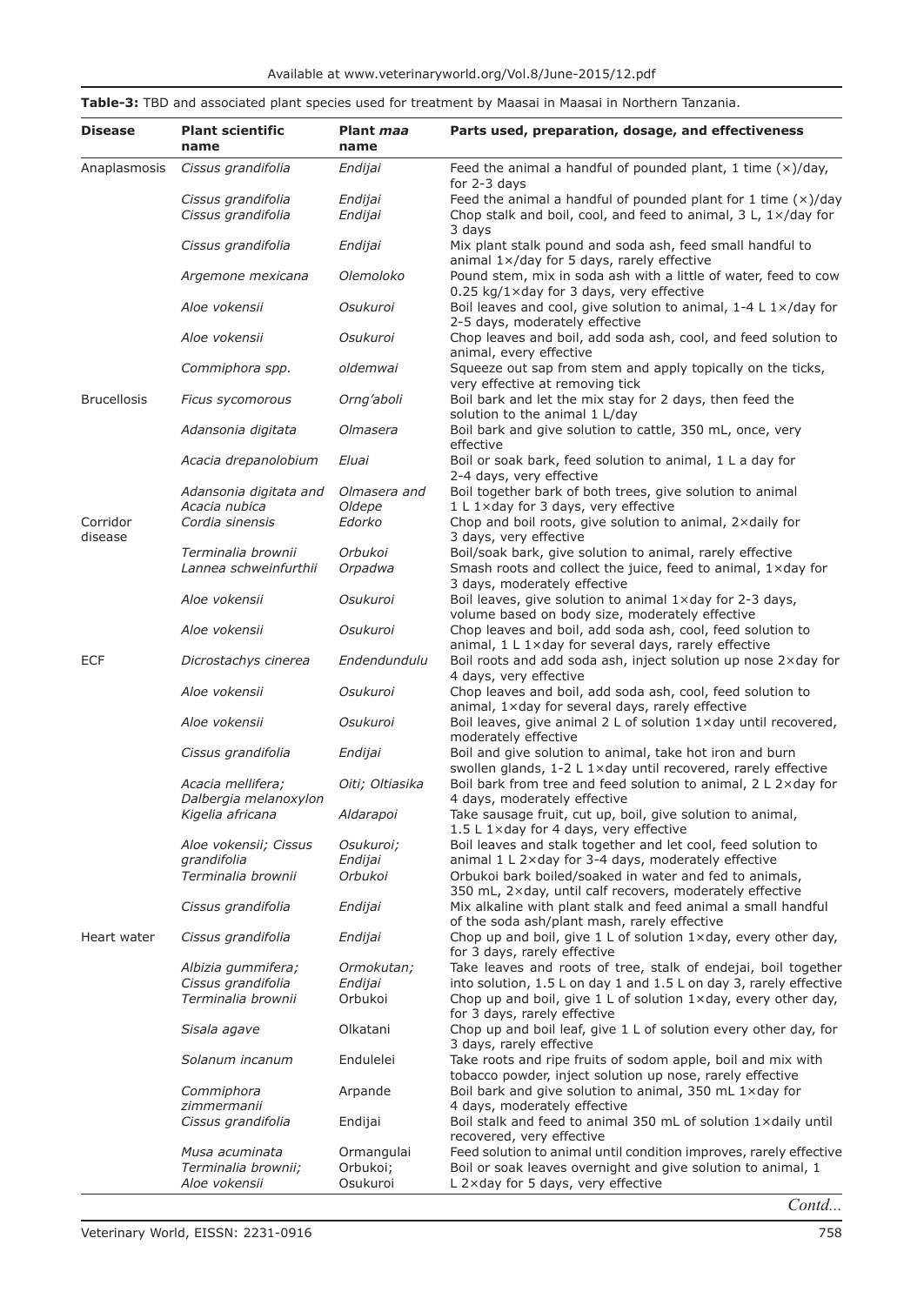**Table-3:** Continued...

| <b>Disease</b>       | <b>Plant scientific</b><br>name | Plant maa<br>name | Parts used, preparation, dosage, and effectiveness                                                                                               |
|----------------------|---------------------------------|-------------------|--------------------------------------------------------------------------------------------------------------------------------------------------|
|                      | Terminalia brownii              | Orbukoi           | Boil bark and let cool, give solution to animal, 1-2 L, 1-2×day,<br>for 3-10 days, very effective                                                |
|                      | Salvadora persica               | Oremit            | Scrape roots and grate into warm water, stir, and feed foam<br>solution produced to animal once, moderately effective                            |
|                      | Terminalia brownii              | Orbukoi           | Boil bark and wait for solution to cool; add soda ash, feed<br>animal 700 mL of solution 1xday for 2 days without water,<br>moderately effective |
| Sweating<br>sickness | Aloe vokensii                   | Engaramalasey     | Grind up roots and put in warm water; swirl until foamy and<br>bubbles form, bubble applied to tick areas once, very effective                   |
|                      | Azadirachta indica              | Engusero          | Take leaves and bark, give juice from them to animal, 2xday<br>for 4 days, very effective                                                        |
|                      | Sisala agave                    | Olkatani          | Chop up and soak in water, give solution to animal,<br>0.5 L 1×day for 3 days, moderately effective                                              |
|                      | Aloe vokensii                   | Osukuroi          | Boil leaves into solution, give animal 0.5 L 1xday for<br>2-3 days, moderately effective                                                         |
| <b>LSD</b>           | Commiphora sp.                  | Oldemwai          | Apply juice from stems directly to backs $1 \times$ for 5-7 days (juice<br>can be bought), very effective                                        |
|                      | Aloe vokensii                   | Osukuroi          | Take fresh leaves, grind them up, mix with water, put<br>ointment on infection, once a day for 4 days, very effective                            |
|                      | Ricinus communis                | Ordulai           | Pound leaves and apply paste to wound site, once, very<br>effective                                                                              |
|                      | Opuntia vulgaris                | Orpopongi         | Burn and crush up coals and press paste onto wounds, apply<br>1xdaily for 7 days, moderately effective                                           |
|                      | Albizia gummifera               | Ormokutan         | Burn and crush up coals and press paste onto wounds, apply<br>1xdaily for 7 days, moderately effective                                           |
| Red water            | Commiphora<br>zimmermanii       | Arpande           | Boil bark and give solution to animal, 350 mL 1xday for<br>4 days                                                                                |
|                      | Cissus grandifolia              | Endijai           | Boil stalk and feed to animal 350 mL 1xdaily until recovered,<br>very effective                                                                  |
|                      | Musa spp.                       | Olmaringu         | Feed to animal until condition improves                                                                                                          |
|                      | Terminalia brownii;             | Orbukoi;          | Boil or soak leaves overnight and give solution to animal,                                                                                       |
|                      | Aloe vokensii                   | Osukuroi          | $1 L 2 \times day$ for 5 days                                                                                                                    |
|                      | Terminalia brownii              | Orbukoi           | Boil bark and let cool, give to animal, 1-2 L, 1-2xday, for<br>$3-10$ days                                                                       |
|                      | Salvadora persica               | Oremit            | Scrape roots and grate into warm water, stir and feed foam<br>produce to animal once                                                             |
|                      | Terminalia brownii              | Orbukoi           | Boil bark and wait for solution to cool; add soda ash, feed<br>animal 700 mL of solution 1xday for 2 days without water                          |

TBD=Tick-borne diseases, LSD=Lumpy skin disease, ECF=East Coast Fever

| <b>Disease</b>   | <b>Material used</b>  | Parts used, preparation, dosage, and mentioned efficacy                                                                          |
|------------------|-----------------------|----------------------------------------------------------------------------------------------------------------------------------|
| Corridor disease | Sheep fat             | Boil sheep fat, apply the ointment topically around mouth, moderately effective                                                  |
| <b>LSD</b>       | Salt and sugar        | Wash wounds with water, put salt and sugar paste on wound burn with hot<br>iron, very effective                                  |
|                  | Sheep fat             | Make a circle around lesion with hot iron, put sheep fat ointment on lesion,<br>burn lesion, once per spot, moderately effective |
|                  | Sugar                 | Put sugar paste on affected skin and burn wound, moderately effective                                                            |
|                  | Termite soil and ghee | Wash wound, put termite soil and water paste onto wound, smear on ghee,<br>burn with iron, treat until healed, very effective    |
|                  | Fresh cattle dung     | Spread cattle feces over spot, perform once per spot, moderately effective                                                       |
|                  | Sheep fat             | Boil sheep fat to liquefy, inject into spot, perform once per spot, moderately<br>effective                                      |
|                  | Car engine oil        | Rub oil on cows back, once a day until healed, moderately effective                                                              |
|                  | Ghee                  | Wash wound with water, mix soil with water, press on wound, smear ghee on<br>top, burn with hot iron, moderately effective       |

TBD=Tick borne diseases, LSD=Lumpy skin disease

oil was said to be applied on tick infected areas and the ticks would fall off. The traditional tick control methods the Maasai used are similar to those used by other ethnicities, e.g., the Bukusu of Western Kenya handpick ticks and burn them off, smoke cattle sheds to make ticks fall off, burn tick-infested pastures,

and use ethnobotanical products to control ticks [26]. Indeed, hand picking of ticks, application of oil, and pasture burning are common tick control methods across Africa [27]. Considering that 50% of the respondents correctly related specific ticks with the specific disease they transmit indicates that knowledge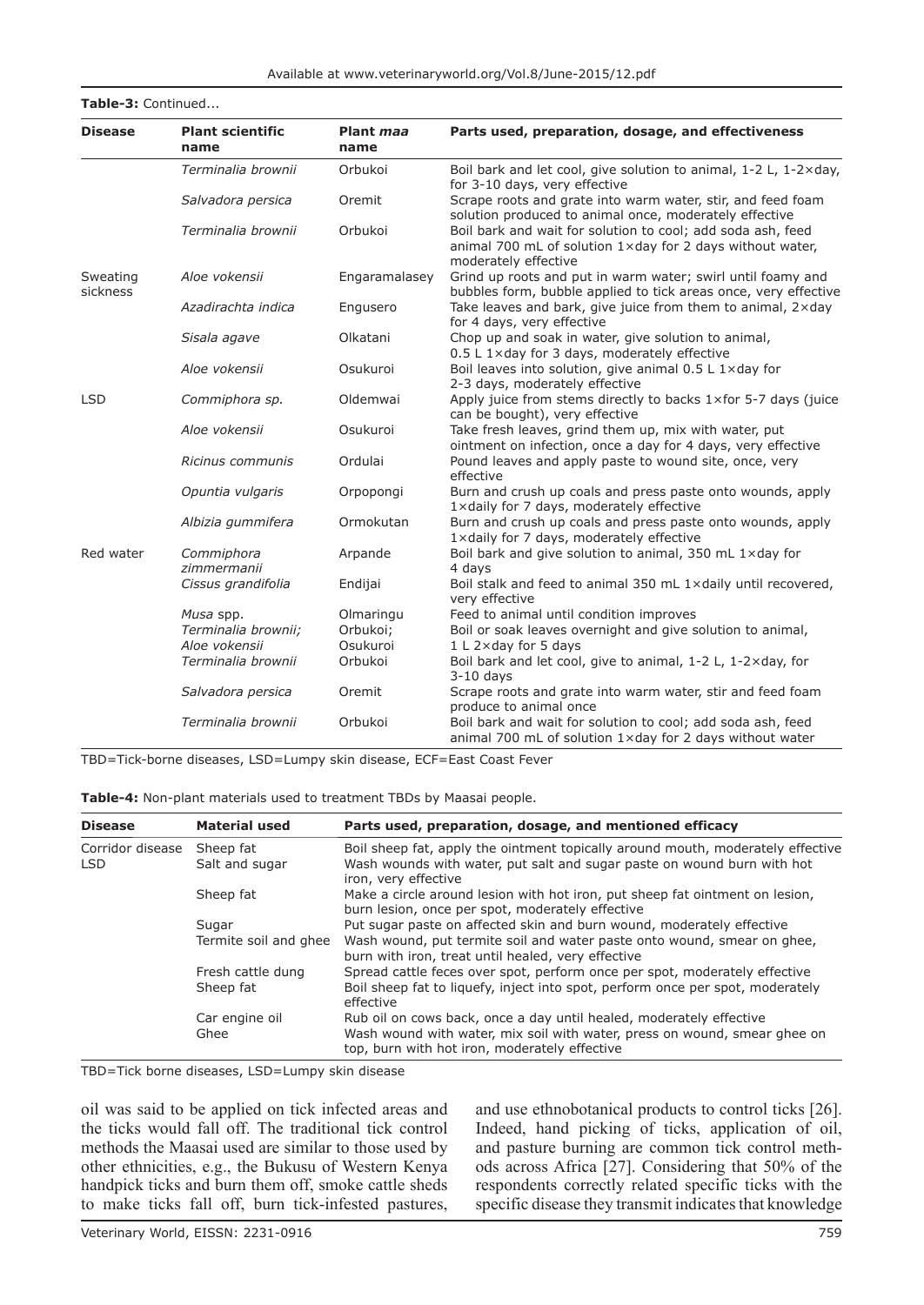of tick ecology is relatively good. In other studies, up to 57% of Maasai livestock keepers in Kenya associated ticks with ECF [5]. Consequently, it is likely that due to the Maasai people's reliance on livestock and their strong cultural attachment, they still have a fair knowledge of TBDs. However, only 7.5%, of interviewed Maasai associated ticks with ECF [28]. The failure to link some of the diseases with tick vectors, e.g., red water [29] shows that traditional knowledge may be limited for disease diagnosis.

## **Important medicinal plants for treatment of TBDs**

A total of 25 different plant species were used as ethnoveterinary medicine among Maasai. This is similar to other parts of Africa. For example, some farmers in South Africa use herbal remedies over conventional medicine to treat TBDs [30]. In the Kochore district of Gedeo Zone in Ethiopia, 40 plant species are used for ethnoveterinary purposes; 2 of these plants were used to treat TBDs [31]. In the Acholi Subregion of Uganda, 13 plant species belonging to 8 different families were said to control ticks in the area [32].

The *Fabaceae* family is widely used for ethnoveterinary medicine in Africa, e.g., among the Meru in Kenya, [33], Nhema in Zimbabwe, [34] and Venda of South Africa [35]. Overall, the development of traditional disease remedies has developed around plants that are readily and consistently available [33]. In our study, *Aloe* species were the most commonly mentioned plants utilized by the Maasai and were used for the treatment of six of the eight TBDs. Components of *Aloe* plants soothe external wounds and lesions such as those caused by LSD and can reduce internal inflammations [36]. LSD had the most treatment options mentioned, a result consistent with previous research that supports skin irritating ailments as being readily treatable [36].

The three most important plants for treatment of TBDs were *Aloe volkensii*, *Cissus grandifolia*, and *Terminalia brownii*. Plants of the genus *Aloe* have been used traditionally worldwide as a medicinal treatment for a wide variety of ailments due to their biologically active ingredients [37]. The compound aloin and its metabolic derivatives are effective against *Trypanosoma congolese* [38]. Hence, it may be worthwhile assessing its effectiveness against other protozoa-caused diseases, such as ECF and red water.

Plants of the *Vitaceae* family have also been investigated for anti-protozoal properties. *Cissus multistriata* was found to be effective against *Trypanosoma brucei brucei* [39]. The *Combretaceae* family has potentially active compounds such as polyphenols, flavonoids, tannins, saponins, and phytosterols, [39]. *Terminalia brownii* has been found to have antioxidant activities and to act as a hepatoprotective agent [40]. This is important as many TBDs can cause multi-system organ failure including liver damage [41]. Other *Terminalia* spp*.* and members of the *Combretaceae* family have been found to have anti-bacterial [42]

and anti-trypanosomal compounds [43], suggesting that these plants could be of importance in modern pharmacology.

### **Plant growth form, plant parts used, and plant availability**

The bark from different trees was used to treat seven of the eight TBDs. Trees (60%) and shrubs (22%) were the common growth forms used for making traditional remedies. However, other studies show that herbs are the more common medicinal plant form used in herbal remedies [44,45]. This could be because of the strong seasonality of rainfall in Northern Tanzania, which hinders the growth of many species of herbaceous plants during the dry season. Woody plant forms are easily accessible and readily available for use year round [46]. Plant leaves (30%) were the most common part used. Leaves of 5 different plants were said to treat sweating sickness, heart water, ECF, LSD, corridor disease, anaplasmosis, and red water. Leaves of trees and succulent plants are readily available and easy to access. Use of leaves as the dominant part used is consistent with other research conducted throughout East Africa. Leaves often contain active chemicals and leaf harvesting does not inhibit the growth or survival of the plant species [45]. However, plant and plant part availability varies seasonally [33,47]

## **Mode of remedy preparation, form of use, dosage, and effectiveness**

Most of the treatments were solutions prepared by boiling plant parts and then administering the solution to the animal orally. Other oral treatments commonly included mashing parts of plants, and administering the decoction to the animals. In general, the type of disease determines which application mode livestock keepers used for remedies. Topical applications were used for skin conditions and mashes and decoctions for internal ailments. The most common method of preparation was often boiling or soaking the plant in water. This allows time for the active ingredients to infuse into the water, thus detaching the chemicals and making the solution potent [48]. Furthermore, liquid solutions were easy to prepare without special equipment or advanced technology [36]. Mostly, 1-2 liters of oral solutions were reported to be administered to livestock; the frequency and duration of the treatments varied. While these are relatively large volumes, traditional treatments rarely have side effects [49]. Most traditional remedies are limited to trial and error [48] and thus variation in dosages can be due to season harvested, as chemical concentrations in plants vary by season [50]. Some of the plants have a strong bitter taste and are only administered in small dosages. Others are considered too "strong" and only given to livestock in small amounts. Livestock keepers also adjust dosages according to the size of the animal [33,35]. Other factors may be age and body condition, perceived "severity" of illness and the specific remedy availability.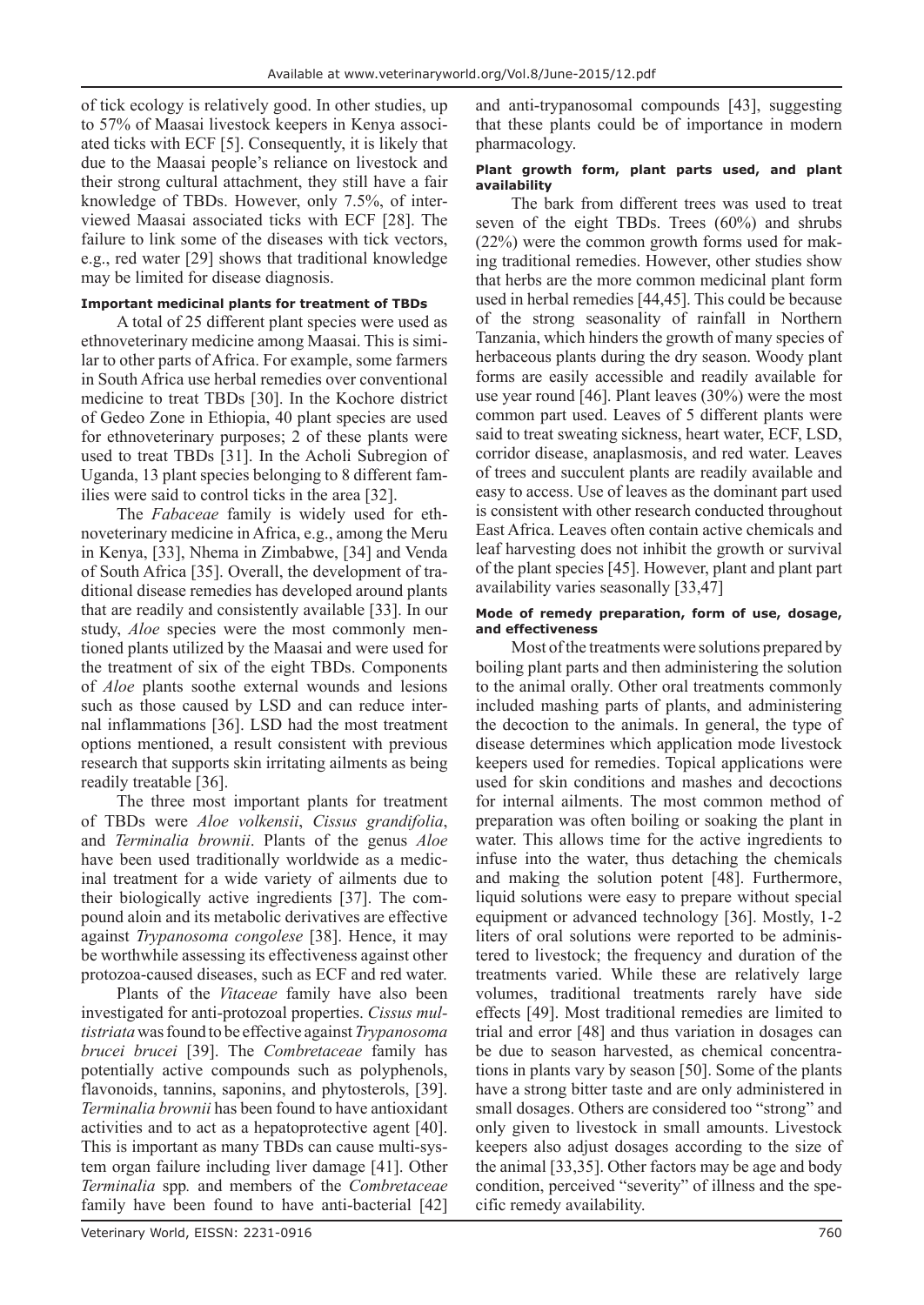The reported effectiveness varied; however, the remedies were seen to be moderate to highly effective in treating TBDs. Most treatments for heartwater were seen to be ineffective while treatments for red water and anaplasmosis were often said to be effective. The efficacy of treatments for ECF and sweating sickness were said to depend on the stage of the disease. Often, traditional treatments are viewed as just as effective as modern medicine [51] and indeed laboratory experiments have confirmed the efficacy of certain plant families against bacteria and protozoans *in vitro* [42].

## **Conclusion and Relevance**

The Maasai people interviewed could identify 6 tick species and knew about 8 TBDs. There were 25 species of plants identified and used in 59 treatments of TBDs among livestock. Many of the plant species and families used for TBD treatment (*Aloe volkensii, Cissus grandifolia, Terminalia brownie*; Families: *Fabaceae*, *Euphorbiaceae*, *Solanaceae*) are known to have pharmacological importance, further validating their credibility as ethnoveterinary medicine. This study emphasizes a need for an integrated approach in livestock health care in managing TBDs. The high use of traditional ethnoveterinary remedies highlights the need to support this as livestock health care practice. Rural based ethno-veterinary centers should be established and be able to investigate and confirm plants and treatments and standardize dosages, in order to maximize effectiveness.

## **Authors' Contributions**

JK designed the study and helped in data collection, data analysis and manuscript preparation. JB and AS helped in data collection and in the initial manuscript preparation. CK provided useful scientific and technical input on the manuscript. All authors read and approved the final manuscript.

## **Acknowledgments**

This study was financially and logistically supported by the School for Field Studies. It was conducted under TAWIRI permit no. 2014-323-ER-2013-191 and approved by SFS scientific committee IRB-TZ-01-13. We thank the community members of Esilalei, Losirwa, and Eselela for whole heartedly sharing their knowledge with us.

## **Competing Interests**

The authors declare that there are no competing interests.

## **References**

- 1. Tarayia, G.N. (2004) The legal perspectives of the Maasai culture, customs, and traditions. *Ariz. J. Int'l Comp. L*.,  $21(1): 1-40.$
- 2. Wesonga, F.D., Kitala, P.M., Gathuma, J.M., Njenga, M.J. and Ngumi, P.N. (2010) An assessment of tick-borne diseases constraints to livestock production in a smallholder livestock production system in Machakos District, Kenya. *Livest. Res. Rural Dev.,* 22(6): 1-8.
- 3. Martins, B., Di Giulio, S., Lynen, G., Peters G. and Rushton, J. (2010) Assessing the impact of East coast fever immunisation by the infection and treatment methods in Tanzanian pastoralist systems. *Prev. Vet. Med.,* 97: 175-182.
- 4. Swai, E.S., Mbise, A.N., Kessy, V., Kaaya, E., Sanka, P. and Loomu, P.M. (2005) Farm constraints, cattle disease perception and tick management practices in pastoral Maasai community-Ngorongoro, Tanzania. *Livest. Res. Rural Dev.,*  17(2): 1-11.
- 5. Jacob, O.M., Farah, K.O. and Ekaya, W.N. (2004) Indigenous knowledge: The basis of the Maasai ethnoveterinary diagnostic skills. *J. Human. Ecol.,* 16(1): 43-48.
- 6. Schillhorn Van Veen, T.W. (1997) Sense or nonsense? Traditional methods of animal parasitic disease control. *Vet. Parasitol.,* 71(2-3): 177-194.
- 7. Makundi, E., Malebo, H., Mhame, P., Kitua, A. and Warsame, M., (2006) Role of traditional healers in the management of severe malaria among children below 5 years of age: The case of Kilosa and Handeni Districts, Tanzania. *Malar. J*., 5: 58.
- 8. Masika, P.J. and Afolayan, A.J. (2003) An ethnobotanical study of plants used for treatment of livestock diseases in the Eastern cape province, South Africa. *Pharm. Biol.,* 41(1): 16-21.
- 9. Prins, H.T. (1988) Plant phenology patterns in Lake Manyara National Park, Tanzania. *J. Biogeogr*., 15(1): 465-480.
- 10. Kiffner C., Wenner C., LaViolet A., Yeh K. and Kioko J. (2015) From savannah to farmland: effects of land use on mammal communities in the Tarangire-Manyara Ecosystem, Tanzania. *Afr. J. Ecol*., 53: 156-166.
- 11. Kabiri, N. (2011) Wildlife conservation and land acquisitions: A case study of the Tanzania Land Conservation Trust. International Conference on Global Land Grabbing, Land Deal Politics Initiative, 2012. file:///C:/Users/sfspc7/ Downloads/Bertini-518-518 paper.pdf012. Accessed on 06-05-2015.
- 12. Goldman, M. and Riosmena, F. (2013) Adapting to variability and drought: The shifting relationship between institutions and landscapes in East Africa savanna lands. *Glob. Environ. Chang.,* 23(3): 588-597.
- 13. Bee, F.K., Diyamett, M.L.N. and Towo, E.N. (2002) Challenges to traditional livelihoods and newly emerging employement patterns of pastoralists in Tanzania. International Labour Organization*.* International Labour Office, Geneva, Switzerland.
- 14. Tongco, D.C. (2007) Purposive sampling as a tool for informant selection. *Ethnobot. Res. Appl.,* 5(1): 147-158.
- 15. Rabionet, S.E. (2011) How I learned to design and conduct semi-structured interviews: An ongoing and continuous journey. *Qual. Rep.,* 16(2): 563-566.
- 16. McLeod, S.A. (2014) The Interview Method. Available from: http://www.simplypsychology.org/interviews.html. Accessed on 06-04-2015.
- 17. Kirby, C.S. (2007) Tick Management Handbook; An integrated guide for homeowners, pest control operators, and public health officials for the prevention of tick-associated disease.Connecticut Agricultural Experiment Station, New Haven. Bulletin 10.
- 18. Likert, R. (1932) A technique for the measurement of attitudes. *Arch. Psychiatry,* 22(104): 5-55.
- 19. Agnew, A.D.Q. and Agnew, S. (1994) Kenya Upland Wild Flowers*.* East African Natural History Society, Nairobi, Kenya.
- 20. Lubinga, J.C. (2014) The role of *Rhipicephalus (Boophilus*) decoloratus, *Rhipicephalus* appendiculatus and *Amblyoma hebraeum* ticks in the transmission of lumpy skin disease virus (LSDV). Biotechnology and Biological Sciences Research Council.
- 21. Cran, H. (2010) Tick borne diseases. *Info-net Biovision*. Available from: http://www.infonet-biovision.org/default/ ct/677/animalDiseases. Accessed on 06-04-2015.